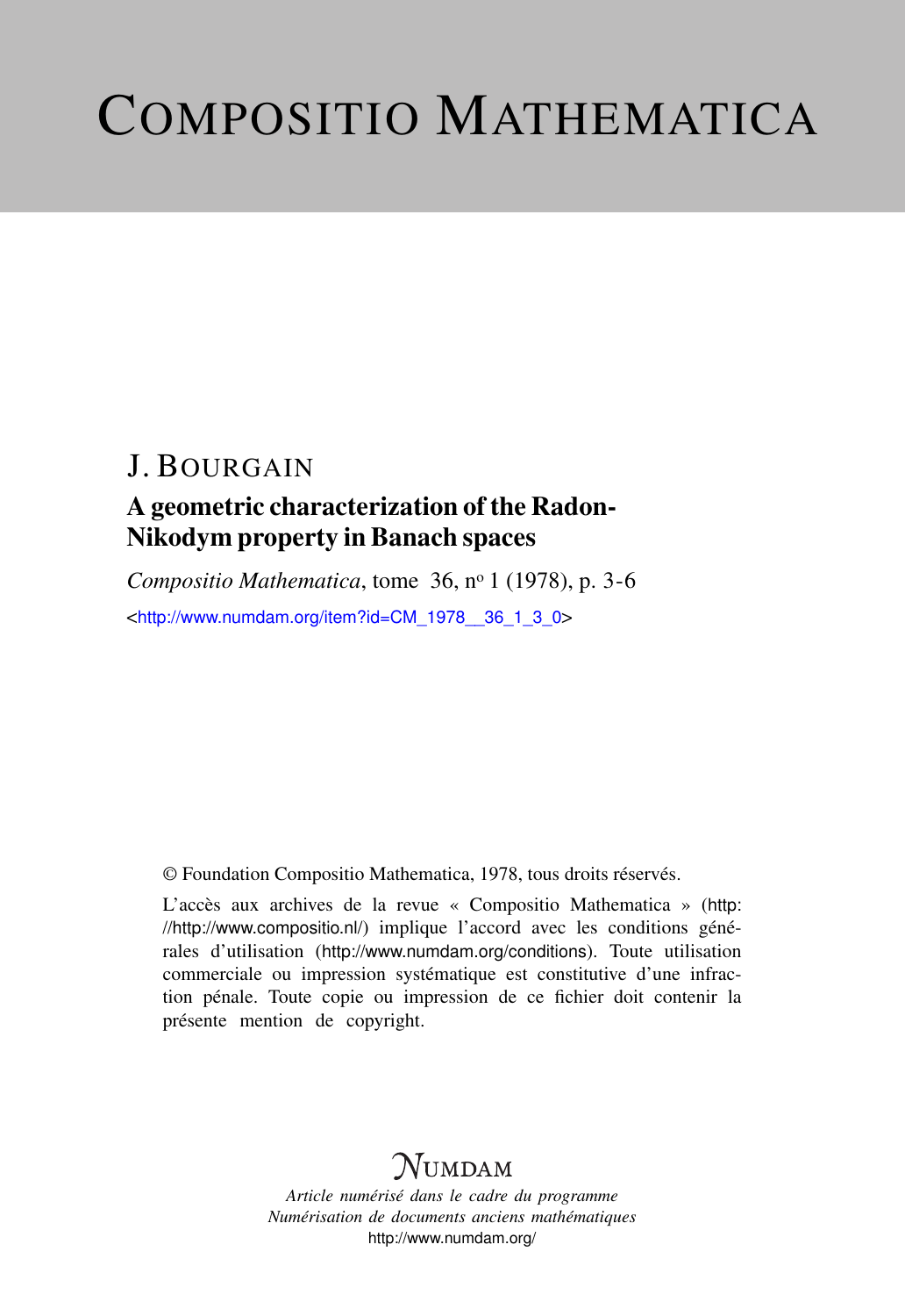COMPOSITIO MATHEMATICA, Vol. 36, Fasc. 1, 1978, pag. 3-6 Noordhoff International Publishing Printed in the Netherlands

## A GEOMETRIC CHARACTERIZATION OF THE RADON-NIKODYM PROPERTY IN BANACH SPACES

J. Bourgain\*

## Abstract

It is shown that a Banach space  $E$  has the Radon-Nikodym property (R.N.P.) if and only if every nonempty weakly-closed bounded subset of E has an extreme point.

### **Notations**

E,  $\| \cdot \|$  is a real Banach space with dual E'. For sets  $A \subset E$ , let  $c(A)$ and  $\bar{c}(A)$  denote the convex hull and closed convex hull, respectively. If  $x \in E$  and  $\epsilon > 0$ , then  $B(x, \epsilon) = \{y \in E : ||x - y|| < \epsilon\}$ . A subset A of E is said to be dentable if for every  $\epsilon > 0$  there exists a point  $x \in A$ such that  $x \notin \bar{c}(A|B(x, \epsilon))$ .

Suppose that  $C$  is a nonempty, bounded, closed and convex subset of E. Let  $M(C) = \sup{\{|x|; x \in C\}}$ . If  $f \in E'$ , let  $M(f, C) =$  $\sup\{f(x); x \in C\}$ , and for each  $\alpha > 0$ .  $let$  $S(f, \alpha, C)$  =  $\{x \in C; f(x) \geq M(f, C) - \alpha\}$ . Such a set is called a slice of C.

LEMMA 1: Let C and  $C_1$  be nonempty, bounded, closed and convex subsets of E, such that  $C_1 \subset C$  and  $C_1 \neq C$ . Then there exist  $x \in C$ ,  $f \in E'$  and  $\alpha > 0$  with  $f(x) = M(f, C) > M(f, C_1) + \alpha$ .

PROOF: Without restriction, we can assume  $M(C) \leq 1$ . Take  $x_1 \in$  $C\setminus C_1$ . By the separation theorem we have  $f_1 \in E'$  and  $\alpha_1 > 0$  with  $f_1(x_1) > M(f_1, C_1) + \alpha_1.$ 

Let  $\alpha = \alpha_1/3$ . Using a result of Bishop and Phelps (see [1]), we

<sup>\*</sup> Navorsingsstagiair, N.F.W.O., Belgium, Vrije Universiteit Brussel.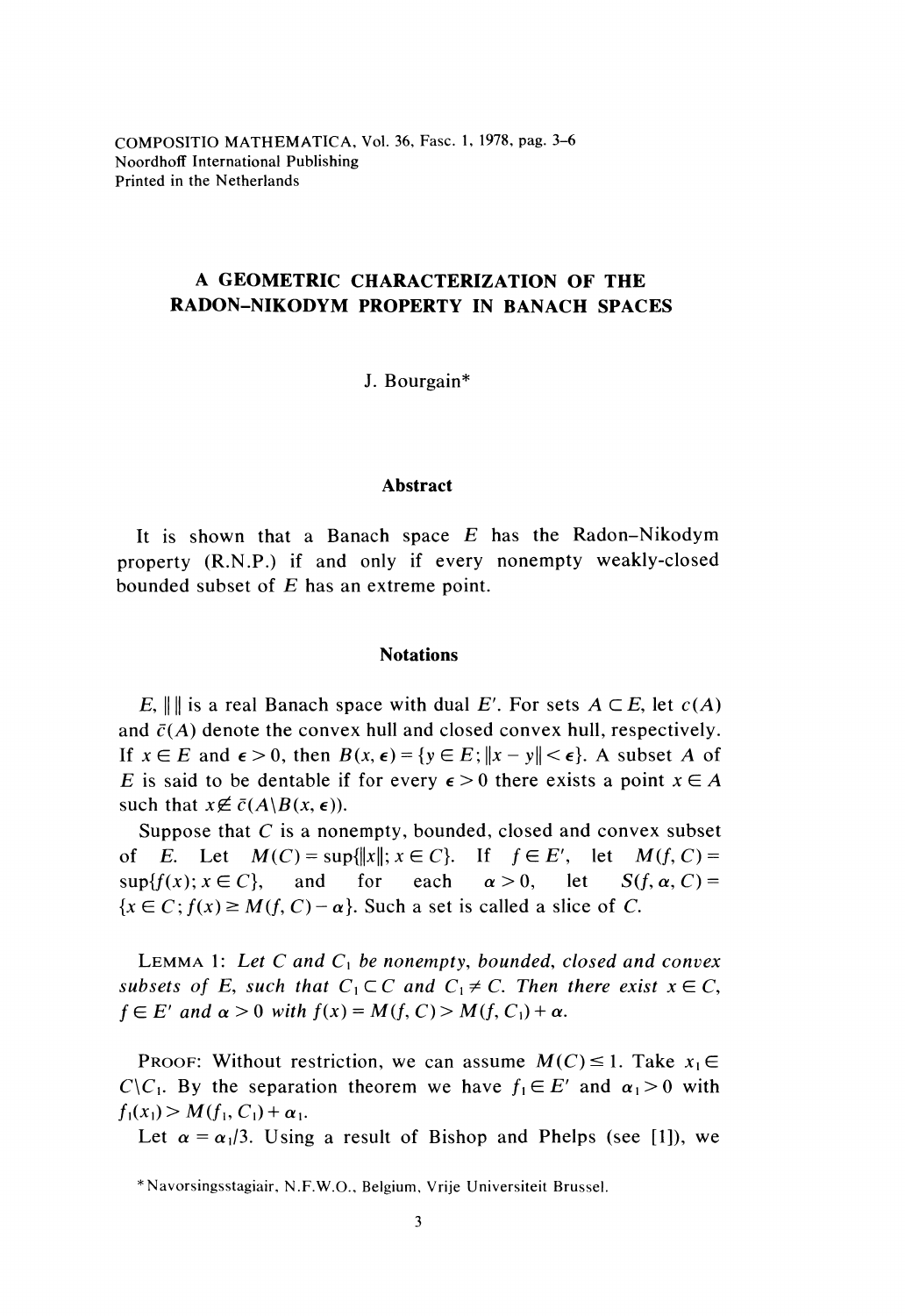J. Bourgain

obtain  $x \in C$  and  $f \in E'$  such that  $f(x) = M(f, C)$  and  $||f - f|| < \alpha$ . Therefore  $f(x) \ge f(x_1) > f_1(x_1) - \alpha > M(f_1, C_1) + 2\alpha > M(f, C_1) + \alpha$ .

LEMMA 2: Let C be a nonempty, bounded, closed and convex subset of E. If for every  $\epsilon > 0$ , there exist convex and closed subsets  $C_1$ and  $C_2$  of C, such that  $C = \bar{c}(C_1 \cup C_2)$ ,  $C_1 \neq C$  and diam  $C_2 \leq \epsilon$ , then C is dentable.

**PROOF:** Take  $\epsilon > 0$  and let  $C_1$ ,  $C_2$  be convex and closed subsets of C, such that  $C = \overline{c}(C_1 \cup C_2)$ ,  $C_1 \neq C$  and diam  $C_2 \leq \epsilon/2$ . By Lemma 1, there exist  $x \in C$ ,  $f \in E'$  and  $\alpha > 0$  with  $f(x) = M(f, C) > M(f, C_1) + \alpha$ . Let  $d = \text{diam } C$  and consider the set

$$
Q = \Big\{ \lambda y_1 + (1 - \lambda) y_2; \, y_1 \in C_1, \, y_2 \in C_2 \text{ and } \lambda \in \left[ \frac{\epsilon}{12d}, \, 1 \right] \Big\}.
$$

It follows immediately that  $\overline{Q}$  is a closed, convex subset of C and  $x \notin \overline{Q}$ . Suppose  $z_1, z_2 \in C \setminus \overline{Q}$ . We find  $z'_1, z'_2$  such that  $z'_i \in c(C_1 \cup C_2)$ ,  $z_i \notin Q$  and  $||z_i - z_i|| < \epsilon/6$   $(i = 1, 2)$ . There exist  $y_i^i \in C_1$ ,  $y_2^i \in C_2$  and  $\lambda_i \in [0, \epsilon/12d]$ , with  $z_i = \lambda_i y_1^i + (1 - \lambda_i) y_2^i$  ( $i = 1, 2$ ). We obtain:

$$
||z_1 - z_2|| < ||z_1' - z_2|| + \frac{\epsilon}{3} \le ||y_2' - y_2|| + \lambda_1 ||y_1' - y_2|| + \lambda_2 ||y_1^2 - y_2|| + \frac{\epsilon}{3} \le \epsilon.
$$

This implies that  $C\setminus \overline{Q} \subset B(x, \epsilon)$  and therefore  $\overline{C}(C\setminus B(x, \epsilon)) \subset \overline{Q}$ . Because  $x \notin \overline{O}$ , we have that  $x \notin \overline{C}(C|B(x, \epsilon))$ , which proves the lemma.

THEOREM 3: If the Banach space E hasn't the RNP, there exists a nonempty, bounded and weakly-closed subset of E without extreme points.

PROOF: If E hasn't the RNP, there is a closed and separable subspace of  $E$ , which hasn't the RNP (see [4]). Therefore we can assume  $E$  separable.

Let C be a non-dentable, convex, closed and bounded subset of E. By Lemma 2, there exists  $\epsilon > 0$ , such that if  $C = \bar{c}(C_1 \cup C_2)$ , where  $C_1, C_2$  are closed, convex and diam  $C_2 \leq \epsilon$ , then  $C = C_1$ . Suppose  $C = \bigcup_{p \in N^*} B_p$ , where  $B_p$  is the intersection of C and a closed ball with radius  $\epsilon/2$ . By induction on  $p \in \mathbb{N}^*$ , we construct sequences  $(N_p)_p$ ,  $(V_p)_p$  and  $(\alpha_p)_p$ , where  $N_p$  is a finite subset of  $N^p$ ,  $V_p =$  $\{(x_{\omega}, \lambda_{\omega}, f_{\omega})\,;\omega \in N_{p}\}\$ a subset of  $C \times [0, 1] \times E'$  and  $\alpha_{p} > 0$ , with the following properties: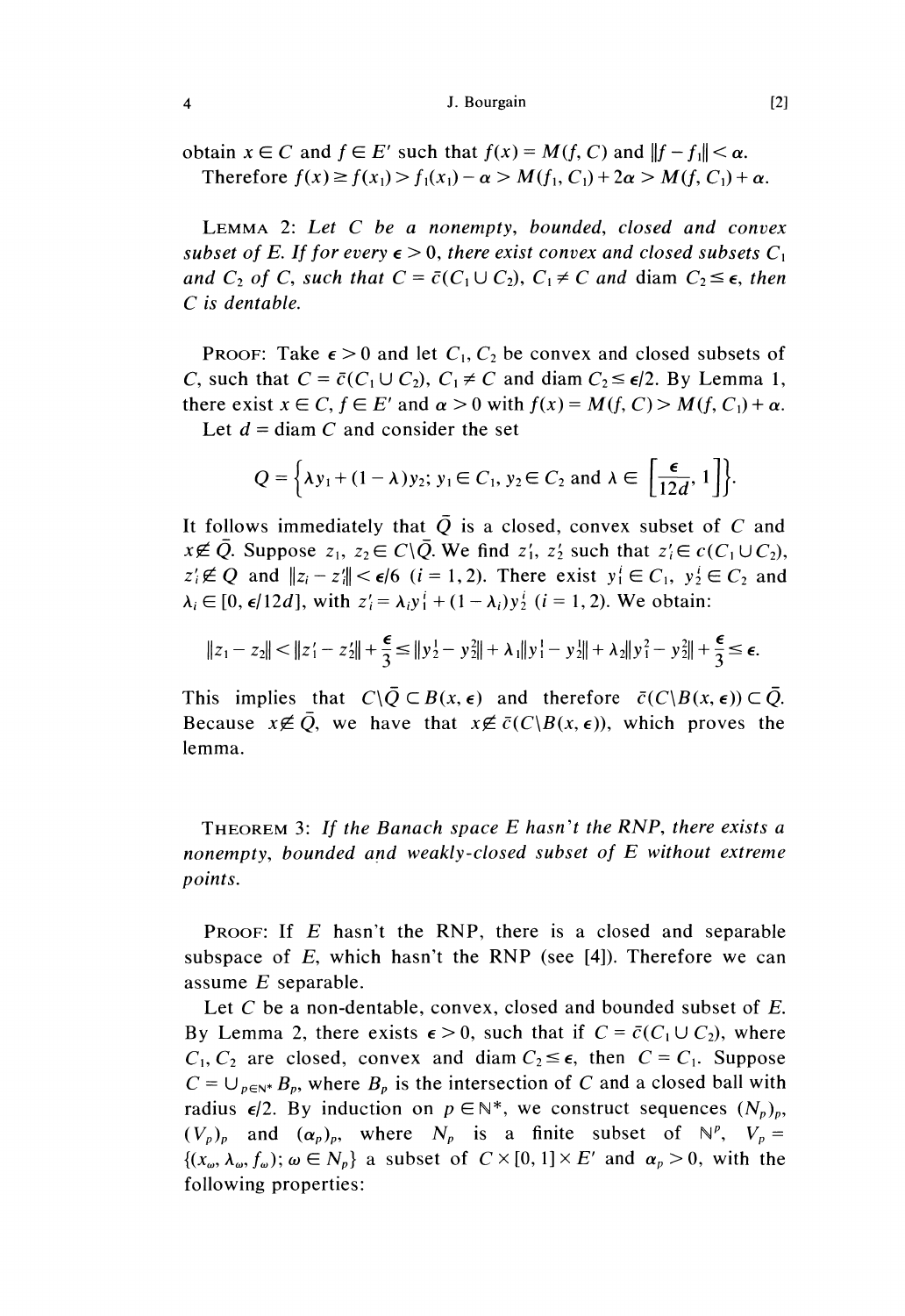(1)  $N_p$  is the projection of  $N_{p+1}$  on the p first co-ordinates ( $p \in \mathbb{N}^*$ ).<br>(2)  $\Sigma_{(\omega, i) \in N_{p+1}} \lambda_{(\omega, i)} = 1$  ( $p \in \mathbb{N}^*, \omega \in N_p$ ).

5

- 
- (3)  $||x_{\omega} \Sigma_{(\omega, i) \in N_{n+1}} \lambda_{(\omega, i)} x_{(\omega, i)}|| < (1/2^{p+1}) \ (p \in \mathbb{N}^*, \omega \in N_p).$
- (4)  $f_{\omega}(x_{\omega}) = M(f_{\omega}, C)$   $(p \in \mathbb{N}^*, \omega \in N_p)$ .
- (5)  $S(f_{(\omega,i)}, \alpha_{p+1}, C) \subset S(f_{\omega}, \alpha_p, C)$   $(p \in \mathbb{N}^*, (\omega, i) \in N_{p+1}).$
- (6)  $S(f_{\omega}, \alpha_p, C) \cap B_p = \emptyset$   $(p \in \mathbb{N}^*, \omega \in N_p)$ .
- $(In (2) and (3), i is the summation index).$

CONSTRUCTION:

(1) Take  $N_1 = \{1\}$  and  $\lambda_1 = 1$ . Applying Lemma 1, we find  $x_1 \in C$ ,  $f_1 \in E'$  and  $\alpha_1 > 0$  such that  $f_1(x_1) = M(f_1, C)$  and  $S(f_1, \alpha_1, C) \cap B_1 = \emptyset$ .

- (2) Suppose we found  $N_p$ ,  $V_p$  and  $\alpha_p$ .<br>Take  $\omega \in N_p$ .
	- Let  $S = \{x \in C : \exists f \in E' \text{ such that } f(x) = M(f, C)\}$  $>$ sup  $f((C\setminus S(f_n, \alpha_n, C))\cup B_{n+1})$

By lemma 1, we obtain easily

$$
C = \bar{c}((C \setminus S(f_{\omega}, \alpha_p, C)) \cup B_{p+1} \cup S).
$$

Because diam  $B_{p+1} \leq \epsilon$ , this implies

$$
x_{\omega} \in C = \bar{c}((C \backslash S(f_{\omega}, \alpha_p, C)) \cup S)
$$

Thus there are sequences  $(a_m)_m$  in  $C\setminus S(f_\omega, \alpha_p, C)$ ,  $(b_m)_m$  in  $c(S)$  and  $(t_m)_m$  in [0, 1], with  $x_\omega = \lim_{m \to \infty} (t_m a_m + (1 - t_m) b_m)$ .

Because  $f_{\omega}(t_m a_m + (1 - t_m) b_m) \leq M(f_{\omega}, C) - t_m \alpha_p$ , it follows that  $\lim_{m\to\infty} t_m = 0$  and thus  $x_{\omega} = \lim_{m\to\infty} b_m \in \bar{c}(S)$ .

Take  $m_{\omega} \in \mathbb{N}^*$ ,  $x_{(\omega,i)} \in S$ ,  $\lambda_{(\omega,i)} \in [0,1]$ ,  $f_{(\omega,i)} \in E'$   $(1 \le i \le m_{\omega})$  and  $\beta_{\omega} > 0$ , such that:

- (1)  $\sum_{i=1}^{m_{\omega}} \lambda_{(\omega,i)} = 1$ .
- (2)  $||x_{\omega} \sum_{i=1}^{m_{\omega}} \lambda_{(\omega,i)} x_{(\omega,i)}|| < (1/2^{p+1}).$
- (3)  $f_{(\omega,i)}(x_{(\omega,i)}) = M(f_{(\omega,i)}, C)$   $(1 \le i \le m_\omega)$ .
- (4)  $S(f_{(\omega,i)}, \beta_{\omega}, C) \subset S(f_{\omega}, \alpha_{p}, C)$   $(1 \leq i \leq m)$ .
- (5)  $S(f_{(\omega,i)}, \beta_{\omega}, C) \cap B_{p+1} = \emptyset$   $(1 \le i \le m_{\omega}).$

Finally, let

$$
N_{p+1} = \{(\omega, i); \omega \in N_p \text{ and } 1 \le i \le m_\omega\}
$$
  
\n
$$
V_{p+1} = \{(x_{(\omega,i)}, \lambda_{(\omega,i)}, f_{(\omega,i)}; (\omega, i) \in N_{p+1}\}
$$
  
\n
$$
\alpha_{p+1} = \min\{\beta_\omega; \omega \in N_p\}.
$$

We verify that this completes the construction. Now, for every  $p \in \mathbb{N}^*$  and  $\omega \in N_p$ , we define

$$
y_{\omega} = \lim_{\nu \to \infty} \sum \lambda_{(\omega, i_1)} \ldots \lambda_{(\omega, i_1, \ldots, i_{\nu})} x_{(\omega, i_1, \ldots, i_{\nu})},
$$